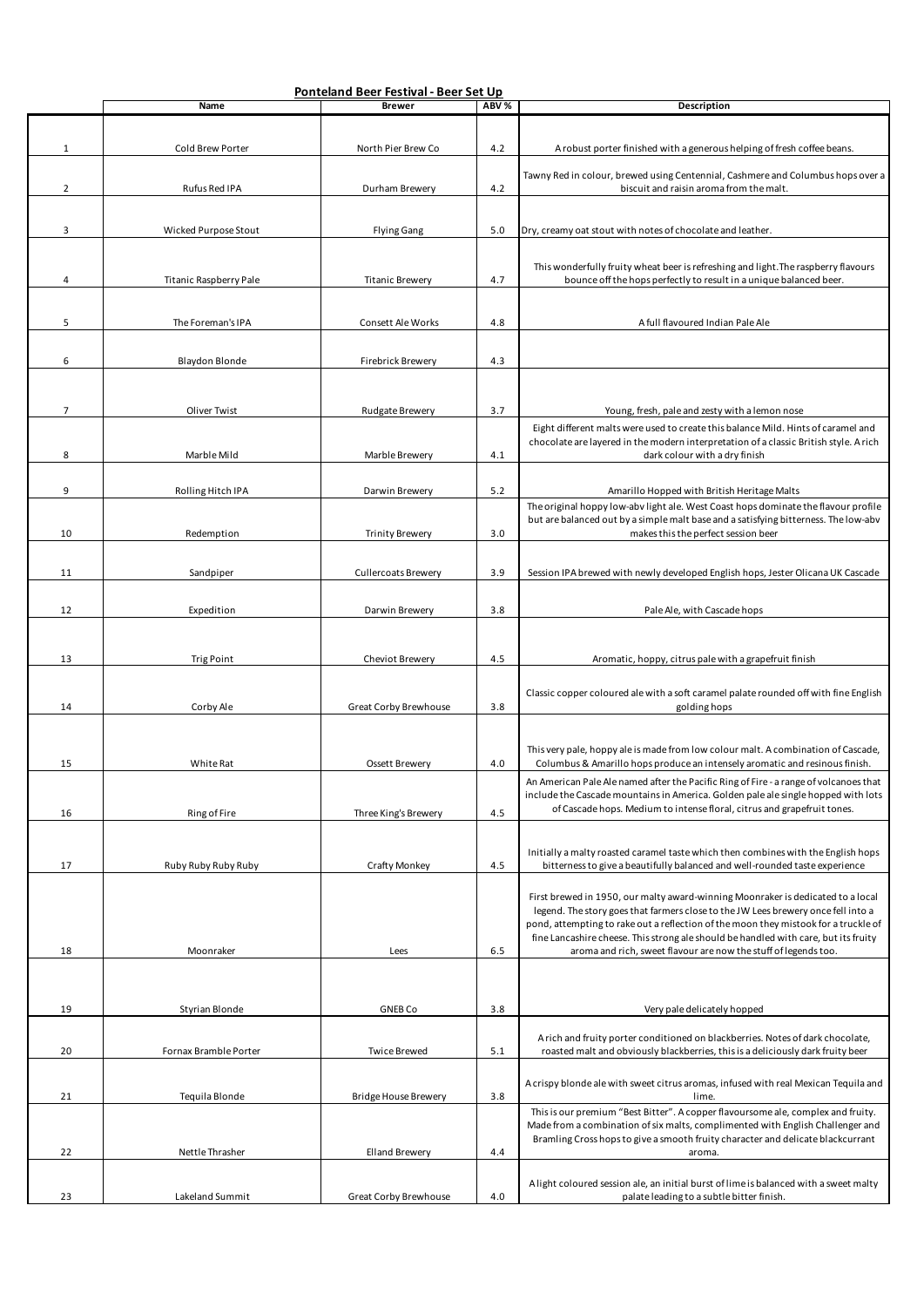|    |                           | Ponteland Beer Festival - Beer Set Up |         |                                                                                                                                                                                  |
|----|---------------------------|---------------------------------------|---------|----------------------------------------------------------------------------------------------------------------------------------------------------------------------------------|
|    | Name                      | <b>Brewer</b>                         | ABV %   | Description                                                                                                                                                                      |
| 24 | Tyneside Blonde           | Seven Stars                           | 3.9     | A pale coloured thirst-quencher, using maris otter malt, wheat malt and an<br>abundance of bittering and aromatic hops.                                                          |
| 25 | Hopped Up And Ready To Go | Anarchy Brew                          | 5.3     | IPA - with Sabro, Big stone fruit aroma prepares you for more of these flavours as you<br>drink. Hints of coconut and a smooth mouth feel, slight bitter finish                  |
| 26 | Evolution                 | Darwin Brewery                        | 4.0     | A classic, copper coloured bitter. Brewed with British heritage malt and North<br>American Willamette hops                                                                       |
| 27 | Harambee Pasadia          | Northern Alchemy                      | 4.4     | A rum and ginger inspired amber with a rich malty base                                                                                                                           |
| 28 | Wavelength Mosaic         | <b>Turning Point Brew Co</b>          | 4.5     | Incredibly light in colour, and glistening with Mosaic, Mosaic and more Mosaic. A<br>juicy and piney showcase of our absolute favourite hop.                                     |
| 29 | Wall Walker               | Hexhamshire Brewery                   | 3.6     | A very pale and hoppy beer brewed with Chinook, Endeavour and Cascade hops                                                                                                       |
| 30 | Orkney Best               | Swannay Brewery                       | 3.6     | A classic bitter ale, low alpha hops from the UK, Poland and Germany                                                                                                             |
| 31 | Hop On                    | Allendale Brewery                     | 4.7     | Hop On is our Gluten Free Pale and it makes no compromises on flavour, fresh pine<br>aroma gives way to bold tropical fruit flavours with a lingering bitter finish              |
|    |                           |                                       |         | A combination of Maris Otter pale malt and fine wheat malt, give this refreshing beer<br>real zest. Add fresh tasting Yakima Galena and Cascade hops and what you get is a       |
| 32 | Iceberg                   | <b>Titanic Brewery</b>                | 4.1     | fantastic beer that will hole any passing thirst.                                                                                                                                |
| 33 | Buckeye                   | Roosters Brewery                      | 3.5     | Pale session ale                                                                                                                                                                 |
| 34 | Wild West Hero            | Crafty Monkey                         | 4.5     | Our new American Red Ale. With a stunning clash of English Malts.                                                                                                                |
| 35 | Mild                      | <b>Flying Gang</b>                    | 3.6     | Full bodied smooth, dark mild with roast malt aroma                                                                                                                              |
| 36 | 500 Amber Ale             | Strathaven Brewery                    | 7.0     | An amber ale with a stunning floral aroma and a subtle bitter finish.                                                                                                            |
| 37 | The Pals 1916             | <b>Big Clock Brewery</b>              | 4.0     | Lightly hopped low bitterness ale with a slightly sweeter finish. A refreshing and<br>quenching blonde golden beer.                                                              |
| 38 | Lovely Nelly Pale Ale     | Cullercoats Brewery                   | 3.9     | Soft citrus, malty session beer                                                                                                                                                  |
| 39 | Corby Blonde              | Great Corby Brewhouse                 | 4.0     | A medium-bodied Blonde ale, softly bittered with hints of lemon and honey.                                                                                                       |
|    |                           |                                       |         |                                                                                                                                                                                  |
| 40 | <b>Blackbird Bitter</b>   | Blackbird                             | 3.8     | The signature ale of Ponteland's leading real ale pub                                                                                                                            |
| 41 | White Hot                 | Consett Ale Works                     | 4.0     | A lovely light refreshing straw coloured ale                                                                                                                                     |
|    |                           |                                       |         | A tribute to the late Davey Camden, a man ahead of his time in offering low alcohol<br>beer to Ponteland                                                                         |
| 42 | Camden Light Scotch       | Diamond                               | $0.1\,$ | Literally all our beer has been upon the waves, albeit only for an hour or so (on a calm<br>day!) on the ferry from Orkney. India Pale Ales (IPAs) of old were heavily hopped to |
| 43 | Okrney IPA                | Swannay Brewery                       | 4.8     | survive their journey to the colonies. This is Rob's interpretation - believing the hops<br>may have mellowed by arrival.                                                        |
| 44 | Whapweasel                | Hexhamshire Brewery                   | 4.8     | An auburn bronze premium bitter: full-bodied with hints of soft fruit. Pale Ale, Cara<br>and Crystal malts with Golding and East Goldings hops.                                  |
|    |                           |                                       |         |                                                                                                                                                                                  |
| 45 | <b>Bliss</b>              | McColls Brewery                       | 4.2     | This golden beer has a light citrus and floral aroma.                                                                                                                            |
| 46 | Ruby Mild                 | Rudgate Brwery                        | 4.4     | Multi award-winning, nutty, deeply rich and satisfying Ruby Mild                                                                                                                 |
| 47 | Magnus Blonde             | Swannay Brewery                       | 4.3     | An extra pale, refreshingly hoppy, modern session ale                                                                                                                            |
|    |                           |                                       |         |                                                                                                                                                                                  |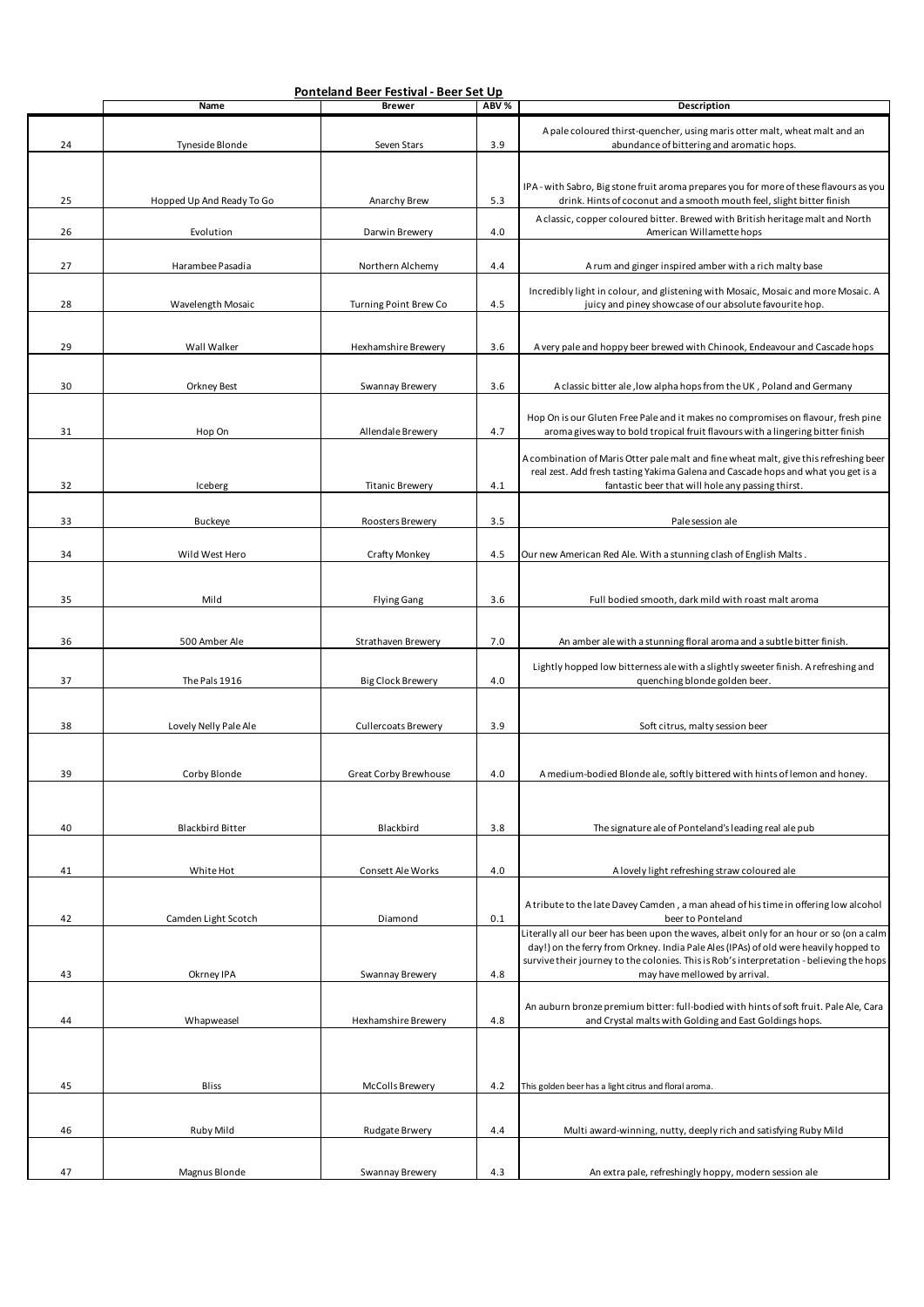|    |                       | Ponteland Beer Festival - Beer Set Up |                  |                                                                                                                                                                          |
|----|-----------------------|---------------------------------------|------------------|--------------------------------------------------------------------------------------------------------------------------------------------------------------------------|
|    | Name                  | <b>Brewer</b>                         | ABV <sub>%</sub> | Description                                                                                                                                                              |
|    |                       |                                       |                  |                                                                                                                                                                          |
|    |                       |                                       |                  |                                                                                                                                                                          |
| 48 | New Era               | Crafty Monkey                         | 4.3              | An amber ale. Rich and malty at first followed by a subtle hops bitterness, then a long<br>satisfying caramel after taste                                                |
|    |                       |                                       |                  | Fresh, light and gently ginger with a hint of citrus. Just like the man himself.                                                                                         |
|    |                       |                                       |                  | Previously known as Ginger Pale Ale. In tribute to an acerbic sixty year old Gateshead                                                                                   |
| 49 | <b>Radical Roots</b>  | Little Valley                         | 4.0              | greengrocer                                                                                                                                                              |
|    |                       |                                       |                  |                                                                                                                                                                          |
|    |                       |                                       |                  | A thirst quenching refreshing blonde ale with hints of citrus and grapefruit. The<br>elderflower gives the beer a wonderful floral aroma and further enhances the citrus |
| 50 | Elderflower Pale      | Coach House Brewery                   | 4.1              | hops with a slightly sweet aftertaste.                                                                                                                                   |
|    |                       |                                       |                  |                                                                                                                                                                          |
|    |                       |                                       |                  |                                                                                                                                                                          |
|    |                       |                                       |                  | A celebration of Cullercoats Brewery's 10 years of brewing, 7 different malts and an                                                                                     |
| 51 | Old Scantelbury       | <b>Cullercoats Brewery</b>            | 6.0              | abundance of Jester and UK Cascade hops, dry hopped for maximum flavour                                                                                                  |
|    |                       |                                       |                  |                                                                                                                                                                          |
|    |                       |                                       |                  |                                                                                                                                                                          |
| 52 | <b>Black Cat</b>      | Moorhouses Brewery                    | 3.4              | a legendary black mild with a distinct chocolate malt taste and a hop fruit finish                                                                                       |
|    |                       |                                       |                  | Blonde - Crisp and fresh, Blonde Star is light in body but certainly not in flavour. Brim                                                                                |
|    |                       |                                       |                  | full of lemon, grapefruit, and passion fruit. Refreshing and bready, with a bright                                                                                       |
| 53 | <b>Blonde Star</b>    | Anarchy Brew                          | 4.1              | finish.                                                                                                                                                                  |
|    |                       |                                       |                  |                                                                                                                                                                          |
|    |                       |                                       |                  |                                                                                                                                                                          |
| 54 | Farne Island          | Hadrian and Border Brewery            | 4.0              | An amber coloured bitter, perfectly blended malt and hops, makes this a                                                                                                  |
|    |                       |                                       |                  |                                                                                                                                                                          |
|    |                       |                                       |                  |                                                                                                                                                                          |
| 55 | Steelworkers Blonde   | Consett Ale Works                     | 4.0              | A well rounded cheeky number                                                                                                                                             |
|    |                       |                                       |                  |                                                                                                                                                                          |
|    |                       |                                       |                  |                                                                                                                                                                          |
|    |                       |                                       |                  | A virtuously, honourably clean cask conditioned pale ale utilising an adroit yet                                                                                         |
| 56 | Fleek                 | Wylam Brewery                         |                  | subtle dimension of cold side hopping.                                                                                                                                   |
|    |                       |                                       |                  |                                                                                                                                                                          |
| 57 | Shield Maiden         | Three King's Brewery                  | 3.9              | Golden Bitter with Bramling Cross & First Gold Hops.                                                                                                                     |
|    |                       |                                       |                  |                                                                                                                                                                          |
|    |                       |                                       |                  |                                                                                                                                                                          |
|    |                       |                                       |                  |                                                                                                                                                                          |
| 58 | Peak Pale Ale         | Wander Beyond Brewing                 | 3.8              | A smooth and soft hazy pale ale, with fuit aromas and tropical flavours                                                                                                  |
|    |                       |                                       |                  |                                                                                                                                                                          |
| 59 | Mistress is the Sea   | <b>Flying Gang</b>                    |                  | Mosaic, Simcoe, Ekuanot combine in this hoppy session beer                                                                                                               |
|    |                       |                                       |                  |                                                                                                                                                                          |
|    |                       |                                       |                  |                                                                                                                                                                          |
| 60 | Blackbird IPA         | Blackbird                             | 3.9              | Specially selected house ale brewed with five hops and malts                                                                                                             |
|    |                       |                                       |                  |                                                                                                                                                                          |
|    |                       |                                       |                  |                                                                                                                                                                          |
| 61 | Tall Ship Lager       | Darwin Brewery                        | 4.1              | A true craft lager hopped with Czech Saaz hops. Light and refreshing with overtones<br>of biscuit and toffee.                                                            |
|    |                       |                                       |                  |                                                                                                                                                                          |
|    |                       |                                       |                  | We are loving the new varieties of UK hops coming on to the market in recent years.                                                                                      |
|    |                       |                                       |                  | Massively aromatic Godiva hops create spice, white grape and tangerine notes. These                                                                                      |
|    |                       |                                       |                  | stunning hops team up with other UK varieties, Olicana, Pilgrim and Earnest with                                                                                         |
| 62 | Lady Godiva           | Durham Brewery                        | 6.1              | their mango, passionfruit, citrus, spice and sherbet flavours. Fruit Salad in a glass                                                                                    |
|    |                       |                                       |                  |                                                                                                                                                                          |
|    |                       |                                       |                  | Light citrus notes from Azzaca, Citra and Simcoe and a sweet malt character for                                                                                          |
| 63 | <b>Trilogy Blonde</b> | Three Brothers Brewing                | 3.9              | session drinking                                                                                                                                                         |
|    |                       |                                       |                  |                                                                                                                                                                          |
|    |                       |                                       |                  |                                                                                                                                                                          |
| 64 | Pink Slice            | North Pier Brew Co                    | 3.8              | Based on one of Sunderland's most famous delicacies, the Pink Slice!                                                                                                     |
|    |                       |                                       |                  |                                                                                                                                                                          |
| 65 | Hefeweizen Wheat Beer | Howards Town                          | 5.2              | A traditional cloudy Bavarian Hefewiezen. Classic bready, clove and banana aromas<br>and flavours                                                                        |
|    |                       |                                       |                  |                                                                                                                                                                          |
|    |                       |                                       |                  | A unfiltered double dry hopped punchy passionfruit and mango pale ale. Hopped                                                                                            |
| 66 | Garden Festival       | <b>GNEB Co</b>                        | 5.0              | with Equanot and Cashmere and Mosaic                                                                                                                                     |
|    |                       |                                       |                  | This pale ale isn't quite a pilsner, but it's been brewed with Noble hops from                                                                                           |
|    |                       |                                       |                  | Germany and Czech Republic, along with Pilsner and Munich malts, before being                                                                                            |
| 67 | Pilsnear              | Roosters Brewery                      | 4.8              | fermented at a low temperature.                                                                                                                                          |
|    |                       |                                       |                  |                                                                                                                                                                          |
|    |                       |                                       |                  |                                                                                                                                                                          |
|    |                       |                                       | 4.6              | The Trickster Spirit! Do not be fooled, there's more to this American Pale Ale than                                                                                      |
| 68 | Coyote APA            | <b>Strange Times Brewery</b>          |                  | meets the eye. This beer is packed full of American hops and citrus aromas                                                                                               |
|    |                       |                                       |                  |                                                                                                                                                                          |
| 69 | Wanderlust            | Allendale Brewery                     | 6.5              | US IPA Siba Gold Award Winner 2018 & 2019                                                                                                                                |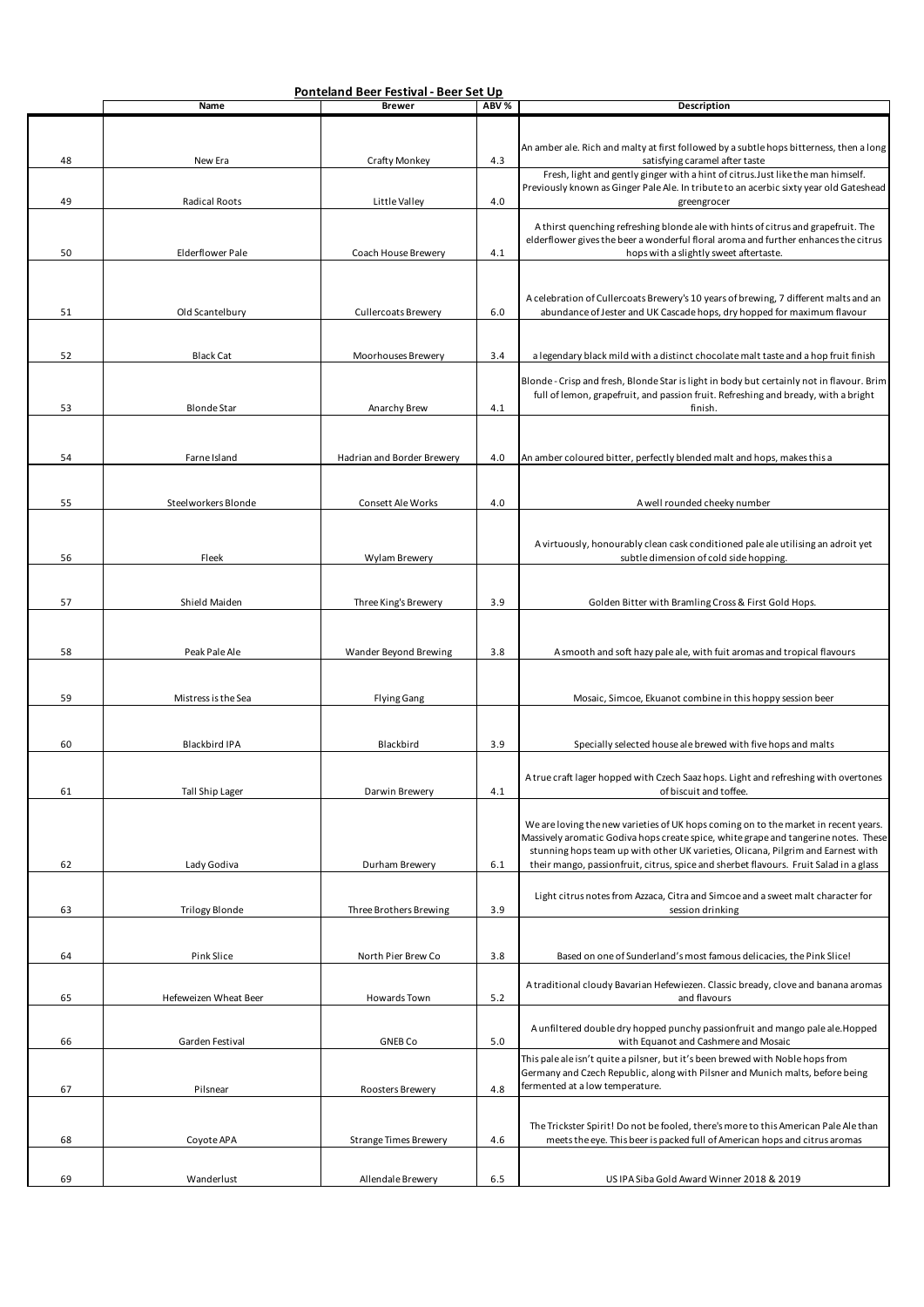|    | Ponteland Beer Festival - Beer Set Up |                              |       |                                                                                                                                                                             |
|----|---------------------------------------|------------------------------|-------|-----------------------------------------------------------------------------------------------------------------------------------------------------------------------------|
|    | Name                                  | <b>Brewer</b>                | ABV % | Description                                                                                                                                                                 |
|    |                                       |                              |       |                                                                                                                                                                             |
|    |                                       |                              |       | A light straw coloured Czech style pilsner. Modest to firm in bitterness with a gently                                                                                      |
| 70 | Tyneside Pilsner                      | Hadrian and Border Brewery   | 4.1   | floral finish imparted by the single Saaz hop load.                                                                                                                         |
|    |                                       |                              |       |                                                                                                                                                                             |
| 71 | Cream Soda Pale                       | Three Brothers Brewing       | 5.0   |                                                                                                                                                                             |
|    |                                       |                              |       | A light, yet full-flavoured and hazy pale ale with an intense tropical fruit nose. Citrus,                                                                                  |
|    |                                       |                              |       | stone fruit and resinous notes dance around the palate, giving way to a juicy and                                                                                           |
| 72 | Thousand Yard Stare                   | Roosters Brewery             | 5.4   | mouth-watering finish. Gluten Free.                                                                                                                                         |
|    |                                       |                              |       |                                                                                                                                                                             |
|    |                                       |                              |       | Thorny Eagle, the realisation of a long-lived dream for the founders of Brew York to                                                                                        |
|    |                                       |                              |       | collaborate with the creators of the iconic Jaipur IPA-Thornbridge Brewery! A                                                                                               |
|    |                                       |                              |       | modern West Coast IPA with classic Columbus, Centennial and Simcoe creating a<br>piney, floral platform for the fruit basket flavours of experimental hop; HBC586. In       |
| 73 | Thorny Eagle                          | <b>Brew York</b>             | 7.1   | true collaboration style we've also used Thornbridge's house yeast                                                                                                          |
|    |                                       |                              |       |                                                                                                                                                                             |
|    |                                       |                              |       |                                                                                                                                                                             |
| 74 | Redcurrant Sour                       | Neepsend Brrew Co            | 5.3   |                                                                                                                                                                             |
|    |                                       |                              |       |                                                                                                                                                                             |
|    |                                       |                              |       | Light and fresh English pale lager hopped exclusively with Mandarina for a refreshing                                                                                       |
| 75 | Pilsner                               | <b>Flying Gang</b>           | 4.0   | citrus finish                                                                                                                                                               |
|    |                                       |                              |       |                                                                                                                                                                             |
|    |                                       |                              |       |                                                                                                                                                                             |
| 76 | Stubbee IPA                           | Stubbee Brew                 | 5.2   | The ultimate in flavour. This Stubbee is the essence of that heaps good feeling.                                                                                            |
|    |                                       |                              |       |                                                                                                                                                                             |
|    |                                       |                              |       | The underrated dark horse of the original Augment trio is back once again! Patternist<br>has gained and continues to carry its own massive cult following thanks to it's no |
|    |                                       |                              |       | frills El Dorado and Simcoe hop bill, albeit hopped up to the absolute nines, and its                                                                                       |
| 77 | Patternist                            | Pollys Brew Co               | 6.6   | ornate tiling artwork garnering amazing feedback                                                                                                                            |
|    |                                       |                              |       | EAST COAST SERIES   New England style session IPA with a wondrous blend of our                                                                                              |
|    |                                       |                              |       | favourite hop varieties Citra and Amarillo. The secret ingredient is letting the yeast                                                                                      |
| 78 | Festiva                               | Shindigger                   | 4.4   | ferment to a Samba playlist on repeat.                                                                                                                                      |
|    |                                       |                              |       |                                                                                                                                                                             |
|    |                                       |                              |       | Mouthwateringly soft and pillowy session NEIPA. We've not scrimped on the hop<br>content and have double dry hopped with Ekuanot and Mosaic giving hazy                     |
|    |                                       |                              |       | explosions of almost creamy, fresh, ripe mango with notes of juicy melon and                                                                                                |
| 79 | Lost in Ikea                          | Nightjar Brew Co             | 4.2   | tangerines. Unfined and unfiltered for a visually thick & perfectly pale NEIPA.                                                                                             |
|    |                                       |                              |       |                                                                                                                                                                             |
|    |                                       |                              |       |                                                                                                                                                                             |
|    |                                       |                              |       | Not just the best pun beer name in the world, Juice Springsteen is our flagship                                                                                             |
| 80 | Juice Springsteen                     | Alphabet Brewery             | 4.5   | Session IPA, with generous additions of pineapple, mango, passionfruit and guava                                                                                            |
|    |                                       |                              |       | This light coloured beer is silky smooth and juicy, with big bold aromas of citrus,                                                                                         |
| 81 | Suma                                  | McColls Brewery              | 5.0   | grapefruit and tropical fruits                                                                                                                                              |
|    |                                       |                              |       |                                                                                                                                                                             |
|    |                                       |                              |       | Brewed using traditional techniques and a classic Bohemian yeast, cold fermented                                                                                            |
|    |                                       |                              |       | and conditioned for an authentic pilsner character. Crisp, refreshing and full of                                                                                           |
| 82 | Adder Lager                           | Allendale Brewery            | 5.0   | flavour                                                                                                                                                                     |
|    |                                       |                              |       |                                                                                                                                                                             |
|    |                                       |                              |       |                                                                                                                                                                             |
| 83 | <b>Rivet Catcher</b>                  | <b>GNEB Co</b>               | 4.0   | A light, smooth, satisfying gold bitter. Subtle fruity hops give the taste profile on the<br>tongue and nose                                                                |
|    |                                       |                              |       |                                                                                                                                                                             |
|    |                                       |                              |       | A traditional balanced dry stout that has a roasted smell and taste with definitive                                                                                         |
| 84 | <b>Titanic Stout</b>                  | <b>Titanic Brewery</b>       | 4.5   | hoppy notes                                                                                                                                                                 |
|    |                                       |                              |       |                                                                                                                                                                             |
|    |                                       |                              |       |                                                                                                                                                                             |
| 85 | Solving The Problem                   | Northern Alchemy             | 4.0   | Dry hopped session pale ale with big flavours of juicy peach and tangy passion fruit                                                                                        |
|    |                                       |                              |       |                                                                                                                                                                             |
| 86 | Crowded                               | McColls Brewery              | 4.2   | A very crisp clean and refreshing beer, with a light bittertness and bready grain<br>sweetnesss                                                                             |
|    |                                       |                              |       | A traditional Czech style dark lager, cold conditioned for a minimum of 6 weeks.                                                                                            |
|    |                                       |                              |       | Initially crisp followed by light flavours of roasted malt, chocolate and coffee. SIBA                                                                                      |
| 87 | Juno Black Czech Dark Lager           | <b>Twice Brewed</b>          | 4.7   | National Awards Gold winner.                                                                                                                                                |
|    |                                       |                              |       |                                                                                                                                                                             |
|    |                                       |                              |       | A crisp, clean and fruity Kolsch style lager conditioned on peach juice. Very                                                                                               |
| 88 | Jelly Legs Peach Kolsch               | <b>Twice Brewed</b>          | 5.3   | refreshing and perfect for summer                                                                                                                                           |
|    |                                       |                              |       | Inspired by the turbulent life of Buile Suibhne, our Irish red ale brewed with rye and                                                                                      |
| 89 | Mad Sweeeny                           | <b>Strange Times Brewery</b> | 4.6   | oats, is smooth and balanced enough to calm the mad king himself.                                                                                                           |
|    |                                       |                              |       |                                                                                                                                                                             |
|    |                                       |                              |       |                                                                                                                                                                             |
| 90 | Dirty Deeds                           | Allendale Brewery            | 6.6   | New England style IPA, fruity and juicy                                                                                                                                     |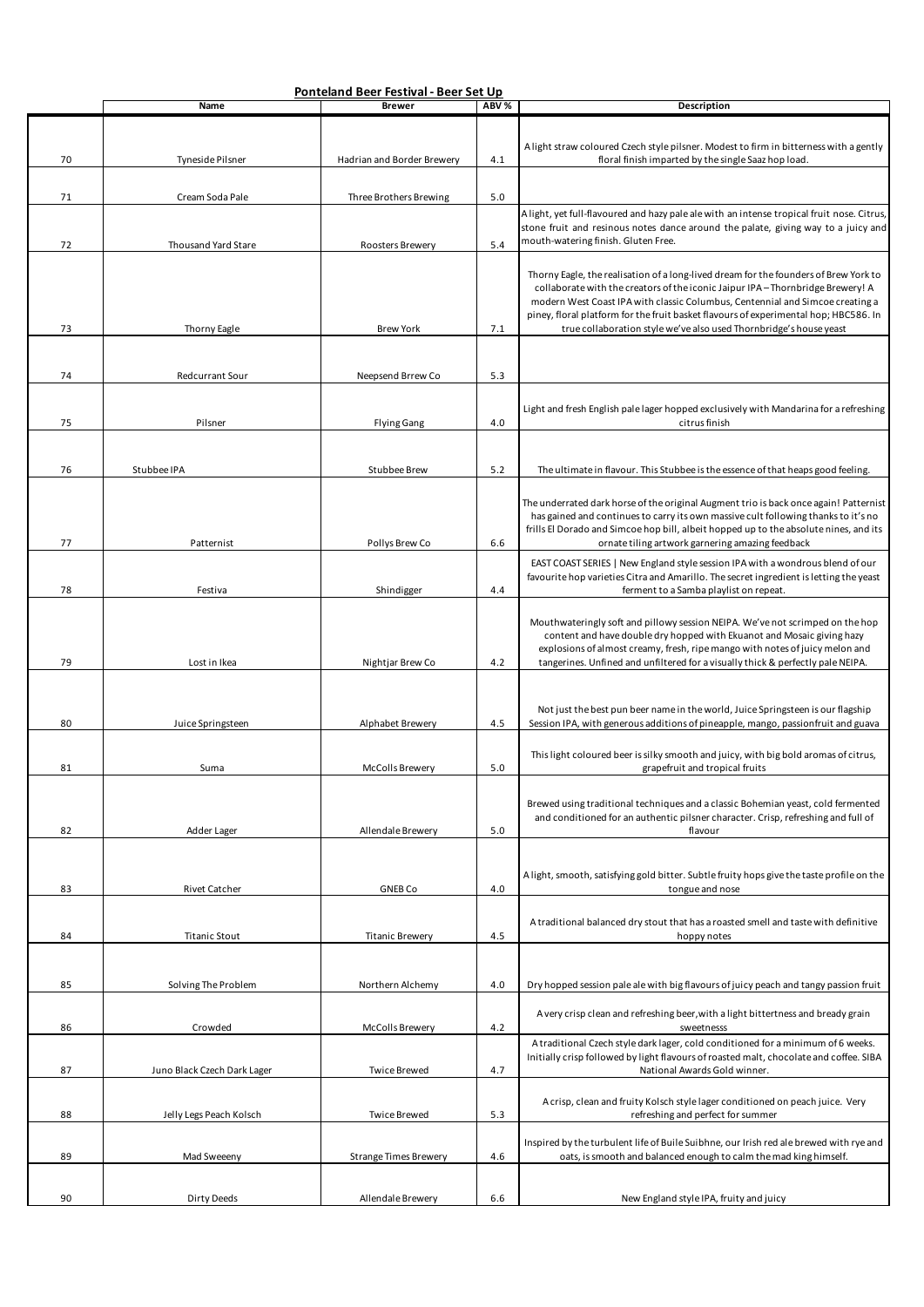|     | Ponteland Beer Festival - Beer Set Up |                            |       |                                                                                                                                                                                                                                                                                                                                             |
|-----|---------------------------------------|----------------------------|-------|---------------------------------------------------------------------------------------------------------------------------------------------------------------------------------------------------------------------------------------------------------------------------------------------------------------------------------------------|
|     | Name                                  | <b>Brewer</b>              | ABV % | Description                                                                                                                                                                                                                                                                                                                                 |
| 91  | Tyneside Session Bitter               | Hadrian and Border Brewery | 4.0   | A dark coloured bitter, perfectly blended malt and hops makes this a well rounded<br>beer, balanced and refreshing<br>Hop forward hazy IPA with more hops than we have ever crammed into a beer.                                                                                                                                            |
| 92  | Nebulosity                            | Durham Brewery             | 4.5   | Packed full of tropical Cashmere, El Dorado, citrussy Amarillo then dry hopped with<br>more than 3 times our usual amount of stunning Azacca hops creating massive<br>tropical fruit aroma.                                                                                                                                                 |
| 93  | Club Olicana                          | North Pier Brew Co         | 5.2   | The Olicana hops are a British grown hop, developed by Charles Faram as part of their<br>Hop Development Programme, with strong grapefruit, mango and passionfruit<br>characteristics.                                                                                                                                                      |
|     |                                       |                            |       | Brewed in collaboration with the brewing legends that are Buxton Brewery, who<br>travelled 'Through The Aire Gap' to create this juicy IPA. Expect tropical and piney<br>hop notes, with a hint of spice, a welcoming softness throughout with a subtle dry                                                                                 |
| 94  | Through the Aire Gap                  | <b>Brew York</b>           | 6.2   | finish.<br>Amarillo, Simcoe, Cryo Ekuanot. Bright citrus- and papaya-laced, low ABV goodness.                                                                                                                                                                                                                                               |
| 95  | Fool's Gold                           | Odyssey                    | 3.8   | A mix of Golden Promise, Maris Otter, oats and Carahelles for the mouthfeelzzz.<br>DDH Oat IPA. Loaded to the nines with apricot, red grapefruit, papaya and orange<br>notes initially, before rounding out with black tea and pungent pine flavours to                                                                                     |
| 96  | Idaho 7                               | Pollys Brew Co             | 5.3   | finish.                                                                                                                                                                                                                                                                                                                                     |
| 97  | <b>Berliner Weisse</b>                | Lost Industry              | 4.9   | Berliner Weisse dry-hopped with Pacific Gem, adding a subtle berry character                                                                                                                                                                                                                                                                |
| 98  | <b>Helles Lager</b>                   | Durham Brewery             | 4.5   | Full bodied malt, and subtle hops give a continental style pale beer. Hersbrucker,<br>Saaz, and Cascade hops make a very refreshing and characterful lager.                                                                                                                                                                                 |
| 99  | North East IPA                        | Three Brothers Brewing     | 5.8   | Our flagship New England IPA .Amarillo and Eldorado shine                                                                                                                                                                                                                                                                                   |
|     |                                       |                            |       | A juicy hop forward tropical IPA with aromas of pineapple and mango mix with a<br>delicious juicy body and a low bitter finish. This beer is designed to be easy drinking<br>and delicious, spun up in the whirlpool and a generous double dryhop to really                                                                                 |
| 100 | Feel the Rhythm                       | Three Brothers Brewing     | 5.3   | bring the magic<br>Supercharged IPA, rich, bright & amber bronze with lots of American hop aroma.                                                                                                                                                                                                                                           |
| 101 | Jakehead                              | Wylam Brewery              | 6.3   | Distinctly bittersweet on the palate with a massive hop complexity                                                                                                                                                                                                                                                                          |
| 102 | Juno Bohemian Pilsner                 | <b>Twice Brewed</b>        | 5.1   | A traditional Czech style pilsner, pale gold in colour with slightly sweet notes and<br>spice from the Saaz hops. A yeasty aroma and with a slight tang in the aftertaste will<br>remind you of drinking pivo in Prague                                                                                                                     |
| 103 | Farmhouse Cider                       | Thistly Cross              | 4.0   | Our most popular cider. This is smooth, balanced and lightly sparkling with clean<br>apple finish. Satisfying and sessionable.                                                                                                                                                                                                              |
| 104 | Giuseppe Lager                        | <b>Firebrick Brewery</b>   | 4.3   | Gluten Free Delicious Lager between a Helles & Pilsner in style                                                                                                                                                                                                                                                                             |
|     |                                       |                            |       | The third iteration in our Sweet Shop mini series, we continue to nod at our<br>favourite sour sweets from childhood. This time we've used lemon sherbet drops as<br>inspiration for this invigorating and refreshing sour. Lemon zest adds a tongue-<br>tingling sharpness whilst additional lactose mellows out the tartness for a sweet, |
| 105 | Lemon Sherbetz                        | <b>Brew York</b>           | 3.5   | rounded finish.                                                                                                                                                                                                                                                                                                                             |
| 106 | Dry Cider                             | <b>Taunton Cider</b>       | 4.0   | Crafted to give a subtle hint of cider apple on the nose with a crisp, dry sensation<br>followed by a lingering astringent aftertaste.                                                                                                                                                                                                      |
| 107 | Hickey the Rake                       | Wylam Brewery              | 4.2   | A Limonata Pale An Ultra Pale which emulates almost toxic levels of citrus zing. A<br>nuclear sherbet dib-dab of lemon, lime and tropical pineapple.                                                                                                                                                                                        |
| 108 | <b>Bavarian Pilsner</b>               | Pennine Brewery            | 4.2   | The use of European pilsner malts gives this beer a sunny buttercup hue. Traditional<br>Czech hops impart a flowery, fragrant and slightly herbal aroma. It has a good<br>balance of malt sweetness and hop bitterness resulting in a clean, crisp taste and a<br>refreshing drinkability                                                   |
| 109 | Baby Faced Assassin                   | Roosters Brewery           | 6.1   | Brewed with 100% Citra hops that create aromas of mango, apricot, grapefruit &<br>mandarin orange, along with a lasting, juicy, tropical fruit bitterness, Baby-Faced<br>Assassin is a deceptively drinkable India Pale Ale that shouldn't be taken lightly                                                                                 |
|     |                                       |                            |       | A golden, blond appearance greets you with lemon fresh zesty notes on the aroma. A<br>bready sweetness is present followed by a zing of lemon and spice followed by a<br>perfectly balanced fresh bitterness                                                                                                                                |
| 110 | Bask                                  | McColls Brewery            | 4.1   | A pilsner style pale Norwegian Lager                                                                                                                                                                                                                                                                                                        |
| 111 | Make our Stand                        | Northern Alchemy           | 4.6   | An East Coast IPA, generously dry hopped with Citra and Ahtahnum to round out a                                                                                                                                                                                                                                                             |
| 112 | Where Friendship Begins               | Tynebank brewery           | 4.0   | citrus and piney flavour<br>Award winning bitter with Berry flavour                                                                                                                                                                                                                                                                         |
| 113 | Monument                              | Tynebank brewery           | 4.1   |                                                                                                                                                                                                                                                                                                                                             |